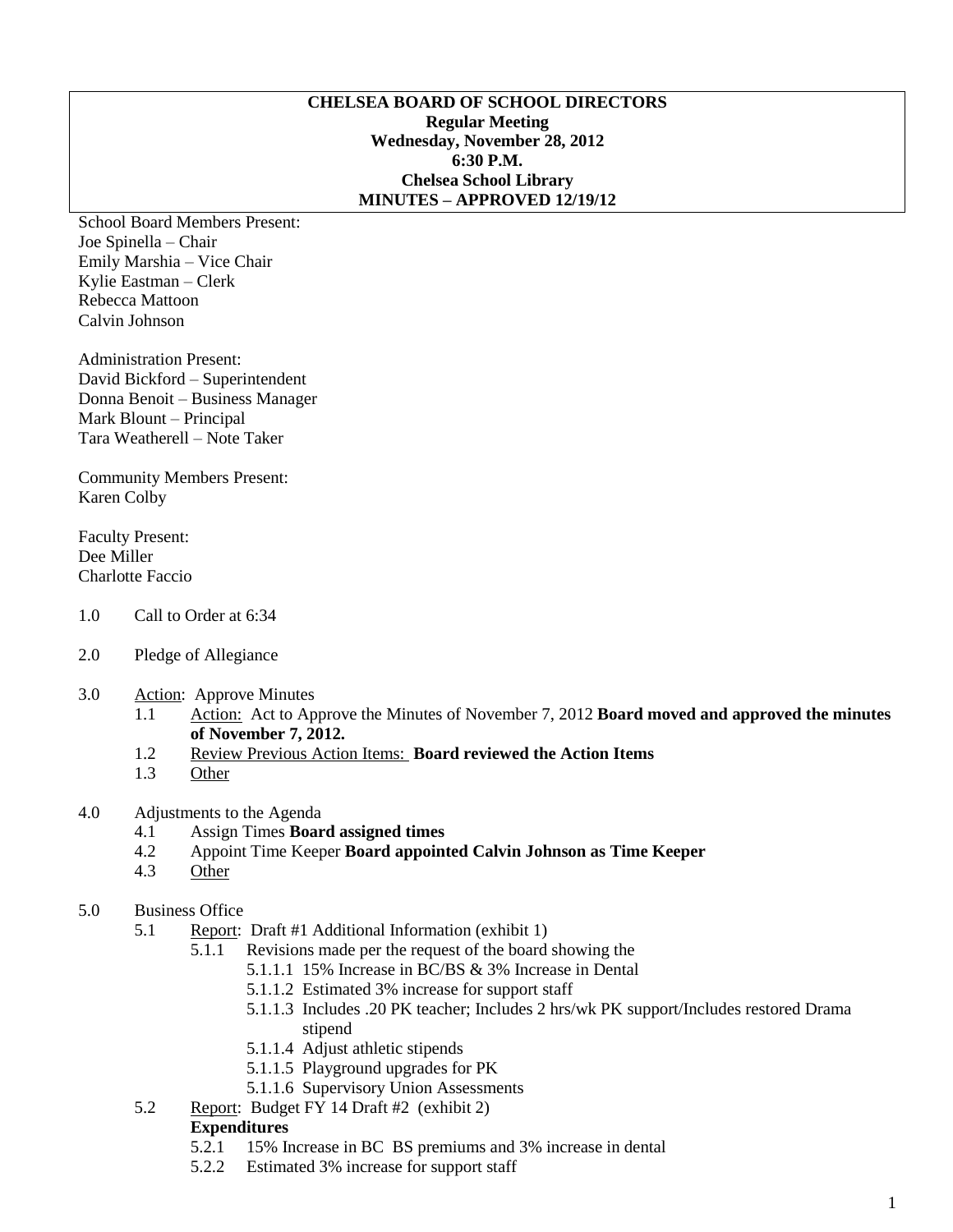- 5.2.3 Adjust athletic stipends
- 5.2.4 Reduction from Draft 1
	- 5.2.4.1 Proposed additions based on 11/14/12 Memo w/exception of Norm Reference testing
	- 5.2.4.2 Regular Ed Support Star
	- 5.2.4.3 Summer custodial
	- 5.2.4.4 Maintenance substitutes
	- 5.2.4.5 Mowing expenses
	- 5.2.4.6 PK Teacher/Para
	- 5.2.4.7 PK other (room setup, supplies)
	- 5.2.4.8 Field Trips
	- 5.2.4.9 Teacher stipends
	- 5.2.4.10Telephone
	- 5.2.4.11 Game officials
	- 5.2.4.12Technology Support
	- 5.2.4.13 Library Carpet
	- 5.2.4.14Vocational Ed
- 5.2.5 Supervisory Union Assessments

## **Revenues**

- 5.2.6 Retire FY12 General Fund and Food Service Program deficits
- 5.2.7 Estimate 32 tuition students @ \$14,900
- 5.2.8 Preliminary grant estimates

# **Tax Rates**

- 5.2.9 Assumes a drop of 3.5% in equalized pupils (resident students)
- 5.2.10 Estimated variables for estimating homestead tax rate
- 5.2.11 Board reviewed the items in the budget that were removed and what of those items are important to reconsider for Donna & Mark to come back with a revised draft budget, continue with the removal of the PK program primarily due to the budgetary concerns for the next fiscal year, but this is still a desire of the board to pursue.
- 5.3 Other:
- 6.0 Correspondence
	- 6.1 Other
		- 6.1.1 Calvin had a discussion with Bobby Button to ask Tim Ward to not push the snow on the property during this winter **Mark will discuss this with Terry so he can discuss it with Tim Ward**
		- 6.1.2 OWSU Budget Emily received an email from Tim Murphy of the South Royalton Board inviting Chelsea to a discussion on the position that is being added for the CIAT – Board discussed their opinion of this new position and are in full support of the position because of the need for the students who are coming from sending schools should have the same experiences that other students are having so the transitions are easier.
		- 6.1.3 Phil Mulligan had called Joe last month to let the board now that there is grant money available, he spoke with Meghan Shannon and they believe they can get the energy study redone and wrote up in December. Board has again confirmed their desire for this to be done.

# 7.0 Public Comments

7.1 Other

# 8.0 Principal

- 8.1 Report: Principal's Report Substitute Handbook (exhibit 3)
	- 8.1.1 Substitute Teacher Handbook has been completed; this is being distributed to the Substitute Teachers as they are coming in.
	- 8.1.2 December 6 Silent Auction at 4; Winter Concert is at 6:00 **David is going to see if he can have the vote for the Budget during the OWSU Meeting can be moved until 7:30 and/or if there is a possibility of absentee ballots.**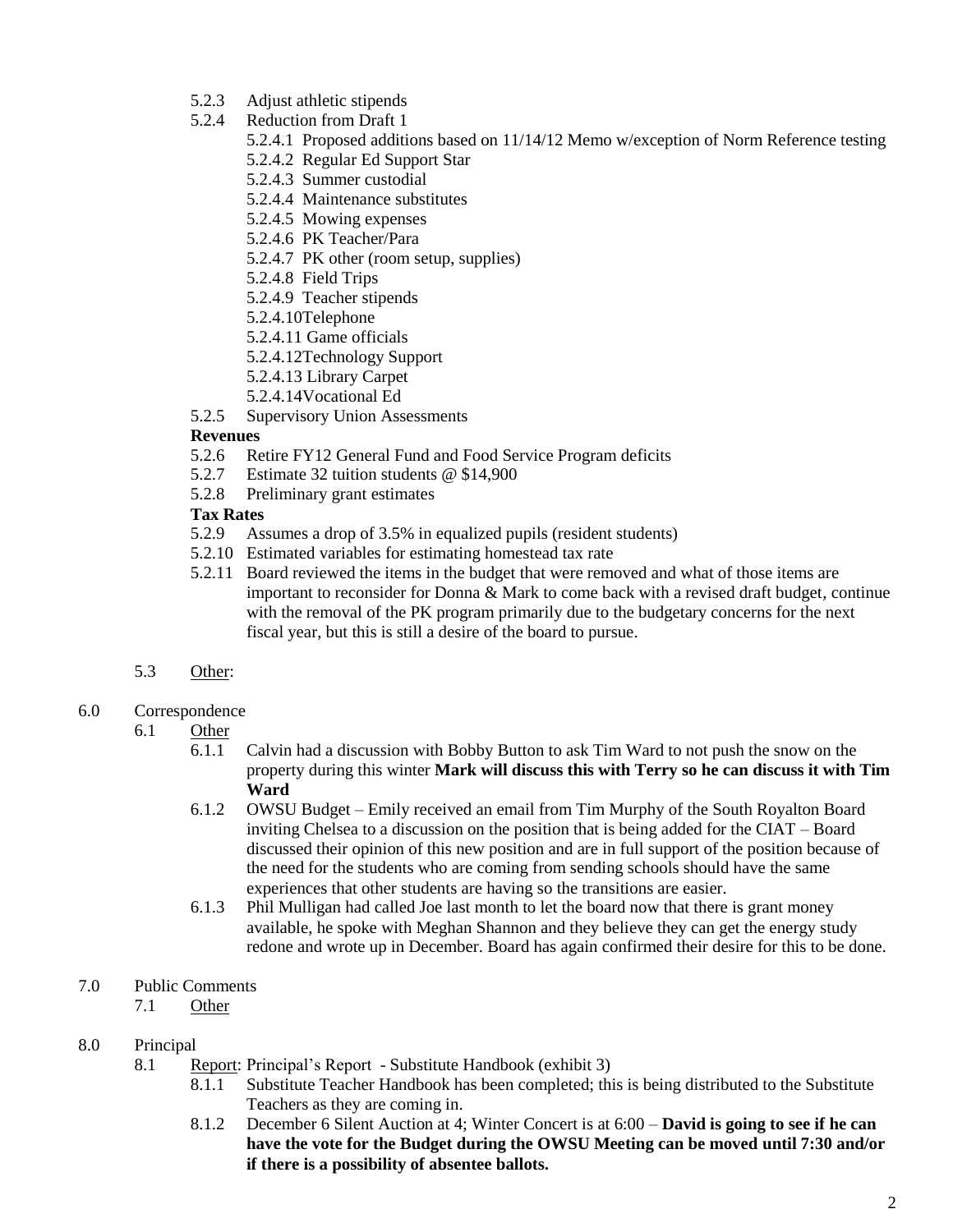- 8.1.3 December 14 Early Release
- 8.1.4 Senior Citizen Lunch was held here on Monday, Kathy & Jennifer did a lot of work and the middle & high school students were involved in the preparation and the Chorus did sign songs, some students took about 14 to 15 Citizens on the school tour – would like to do another one in the Spring
- 8.1.5 John Hano Zero by Degree of Fairlee, VT was here to do an energy audit
- 8.1.6 Tuition Students Gained 2012-2013 Grade 9=11; Grade 10=4; Grade 11=2
- 8.1.7 Honors Assembly was held and there was a great deal of parents that were there to recognize their children - next one will be in the early afternoon and the spring one will be held in the evening.
- 8.2 Other:

## 9.0 Superintendent

- 9.1 Report: Personnel
- 9.2 Report: Recommendation for Athletic Director
- 9.3 Action: Act upon Superintendents recommendation for Athletic Director to receive an increase in compensation based on the duties that he undertakes in this position. **Action: Board moved and approved the Athletic Director salary be adjusted to \$16,000 for the 2012-2013 school year.**
- 9.4 Report: Winter Coaching Appointments (exhibit 4)
	- 9.4.1 Recommendations by Athletic Director, Parrish Eiskamp and Principal, Mark Blount to hire John Parker as Assistant Varsity Boys Basketball \$600; Melissa Sanford 3/4/5 Girls Basketball \$600 and TBA Middle School Boys Basketball **Action**: **Board moved and approved the hiring of the recommendation coaching positions.**
- 9.5 Report: Search Protocol
- 9.6 Other:
	- 9.6.1 Organizational Meeting for Negotiations will be held on 12/13at 6:30 at South Royalton.
	- 9.6.2 Letter from Armando Vilaseca, Commissioner advising that he will be recommending that the State Board of Education consider approval of a supervisory union boundary change for the Windsor Northwest Supervisory Union as a result of the SU not being able to regroup on its own initiative. Recommendation to be divide up the SU (Towns affected, Bethel, Granville, Hancock, Pittsfield, Rochester and Stockbridge and reassigning them to surrounding supervisory unions, one of which could be OWSU.

#### 10.0 OWSU

- 10.1 Report: Discussion OWSU Full Board Meeting 11/15/12
	- 10.1.1 Recommendations for compensation at the OWSU
	- 10.1.2 Discussion of changes coming down from the Legislature

#### 10.2 Future Meeting Dates: December 6, 2012 @ 6:30 PM – Full Board at Strafford School (Budget Adoption) December 20, 2012 @6:30 PM – Executive Committee Meeting at OWSU (if needed)

#### 11.0 Old Business

- 11.1 Report:
- 11.2 Other:
- 12.0 RTCC Representative
	- 12.1.1 Report: None
	- 12.1.2 Other:

#### 13.0 New Business

- 13.1 Report: Policy Review (First Reading)
	- 13.1.1 Bullying Prevention Policy (exhibit 5)
	- 13.1.2 Bullying Prevention Procedures (exhibit 6)
- 13.2 Other: